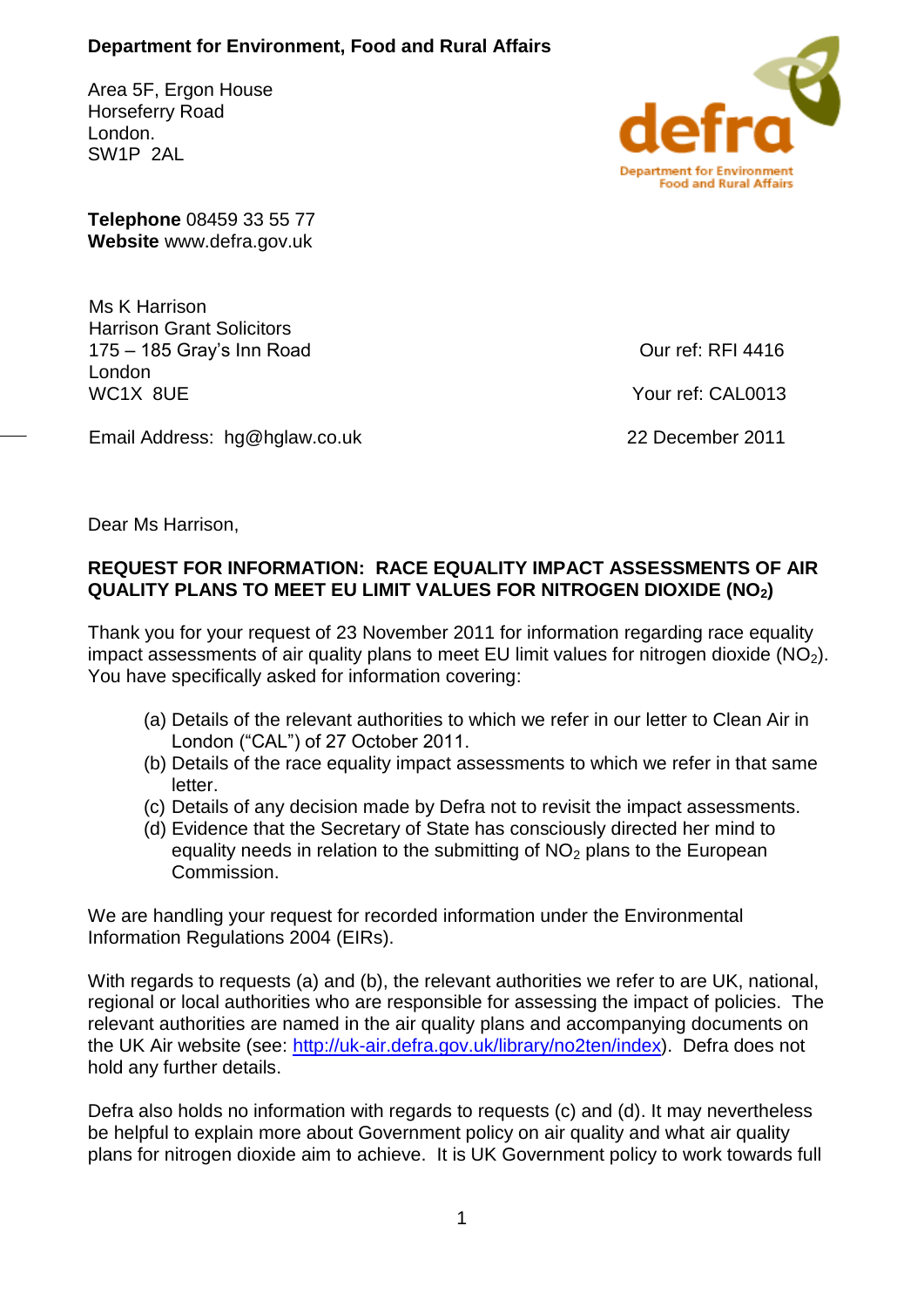compliance with limit values, thereby benefiting all UK citizens, irrespective of their ethnicity or where they live. The fact that despite these best efforts there remain parts of the UK where the limit values for nitrogen dioxide are not expected to be met in 2015 is not the result of an active policy choice. Rather it reflects the lack of available and proportionate measures to significantly hasten progress towards compliance at roadside locations in our major towns and cities.

Nevertheless, an options Impact Assessment was published to support and inform the work on consideration of Low Emission Zones as a means of improving air quality. If this is taken forward, a more detailed Impact Assessment will need to be made and the need for race equality and other impact assessments will be considered.

As you can therefore see, we are fully aware of the Public Sector Statutory Duty set out in section 149 of the Equality Act 2010 and we do not consider that we are making any policy decisions that impinge on these duties. On the contrary, we are endeavouring to benefit all citizens wherever they live by tackling all sources of air pollution and working to achieve air quality standards in all areas as soon as practicable.

The information you request is not held for EIR purposes and is therefore exempt under regulation 12(4)(a), which relates to information which is not held at the time when an applicant's request is received. Regulation 12(4)(a) is a qualified exception, which usually means that a public authority is required to conduct a public interest test to determine whether or not information should be disclosed or withheld. However, the Information Commissioner, who is the independent regulator for requests made under the EIRs, takes the view that a public interest test in cases where the information is not held would serve no useful purpose. Therefore, in line with the Commissioner's view, Defra has not conducted a public interest test in this case.

I attach an annex (**Annex A**) giving contact details should you be unhappy with the service you have received.

If you have any queries about this letter please contact me.

Yours sincerely,

Stuart Gibbons

**Email** [EUAirQuality@defra.gsi.gov.uk](mailto:EUAirQuality@defra.gsi.gov.uk)